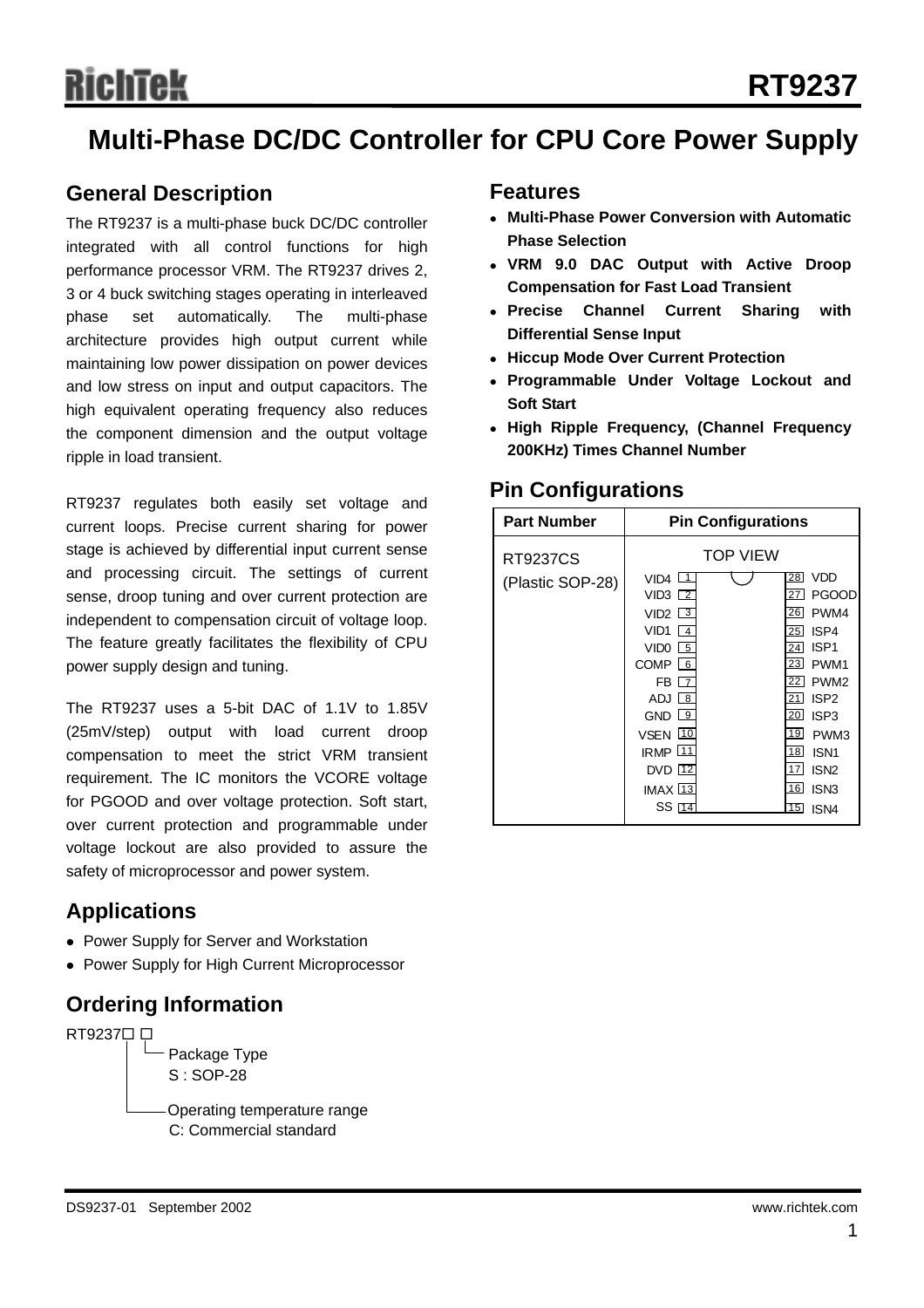## **Absolute Maximum Ratings**

| • Power Dissipation, $P_D @ T_A = 25^{\circ}C$ |         |
|------------------------------------------------|---------|
|                                                |         |
| • Package Thermal Resistance                   |         |
|                                                | 60°C /W |
|                                                |         |

## **Electrical Characteristics**

( $V_{DD}$  = 5V, GND = 0V, T<sub>A</sub> = 25°C, unless otherwise specified)

| <b>Parameter</b>                      | <b>Symbol</b>   | <b>Test Conditions</b> | Min                      | <b>Typ</b> | <b>Max</b>               | <b>Units</b> |  |  |  |
|---------------------------------------|-----------------|------------------------|--------------------------|------------|--------------------------|--------------|--|--|--|
| <b>V<sub>DD</sub> Supply Current</b>  |                 |                        |                          |            |                          |              |  |  |  |
| Nominal Supply Current                | I <sub>DD</sub> | PWM 1,2,3,4 Open       | $\mathrel{{-}-}$         | 5          | 12                       | mA           |  |  |  |
| <b>Power-On Reset</b>                 |                 |                        |                          |            |                          |              |  |  |  |
| V <sub>DD</sub> Rising Threshold      |                 |                        | 4.2                      | 4.35       | 4.6                      | $\vee$       |  |  |  |
| V <sub>DD</sub> Falling Threshold     |                 |                        |                          | 3.85       | --                       | $\vee$       |  |  |  |
| <b>Hysteresis</b>                     |                 |                        | 0.2                      | 0.6        | $\overline{\phantom{a}}$ | $\vee$       |  |  |  |
| <b>VDVD Rising Trip Threshold</b>     |                 |                        | 1.19                     | 1.25       | 1.31                     | $\vee$       |  |  |  |
| <b>Oscillator</b>                     |                 |                        |                          |            |                          |              |  |  |  |
| Frequency                             |                 | For each phase         | 170                      | 200        | 230                      | kHz          |  |  |  |
| Ramp Amplitude                        | $\Delta V$ OSC  | $R_{IRMP} = 56k\Omega$ | $\overline{\phantom{a}}$ | 1          | $-$                      | $\vee$       |  |  |  |
| Ramp Valley                           |                 |                        | 1.0                      | 1.3        | $\overline{a}$           | $\vee$       |  |  |  |
| Maximum On Time of Each Channel       |                 |                        | 70                       | 75         | 80                       | %            |  |  |  |
| <b>IRMP Pin Voltage</b>               |                 | $R_{IRMP} = 56k\Omega$ | 0.95                     | 1          | 1.05                     | $\vee$       |  |  |  |
| <b>Reference and DAC</b>              |                 |                        |                          |            |                          |              |  |  |  |
| <b>DACOUT Voltage Accuracy</b>        |                 |                        | $-1.0$                   | --         | $+1.0$                   | $\%$         |  |  |  |
| DAC (VID0-VID4) Input Low Voltage     |                 |                        | --                       | --         | 0.8                      | V            |  |  |  |
| DAC (VID0-VID4) Input High Voltage    |                 |                        | 2.0                      | --         | --                       | $\vee$       |  |  |  |
| DAC (VID0-VID4) Bias Current          |                 |                        | 20                       | 28         | 36                       | μA           |  |  |  |
| <b>PWM Controller Error Amplifier</b> |                 |                        |                          |            |                          |              |  |  |  |
| DC Gain                               |                 |                        | $\overline{\phantom{a}}$ | 85         | $-$                      | dB           |  |  |  |
| <b>Bandwidth</b>                      |                 |                        | --                       | 10         | --                       | <b>MHz</b>   |  |  |  |
| <b>Slew Rate</b>                      |                 | $C_L = 10pF$           | --                       | 5          | $\overline{\phantom{a}}$ | $V/\mu S$    |  |  |  |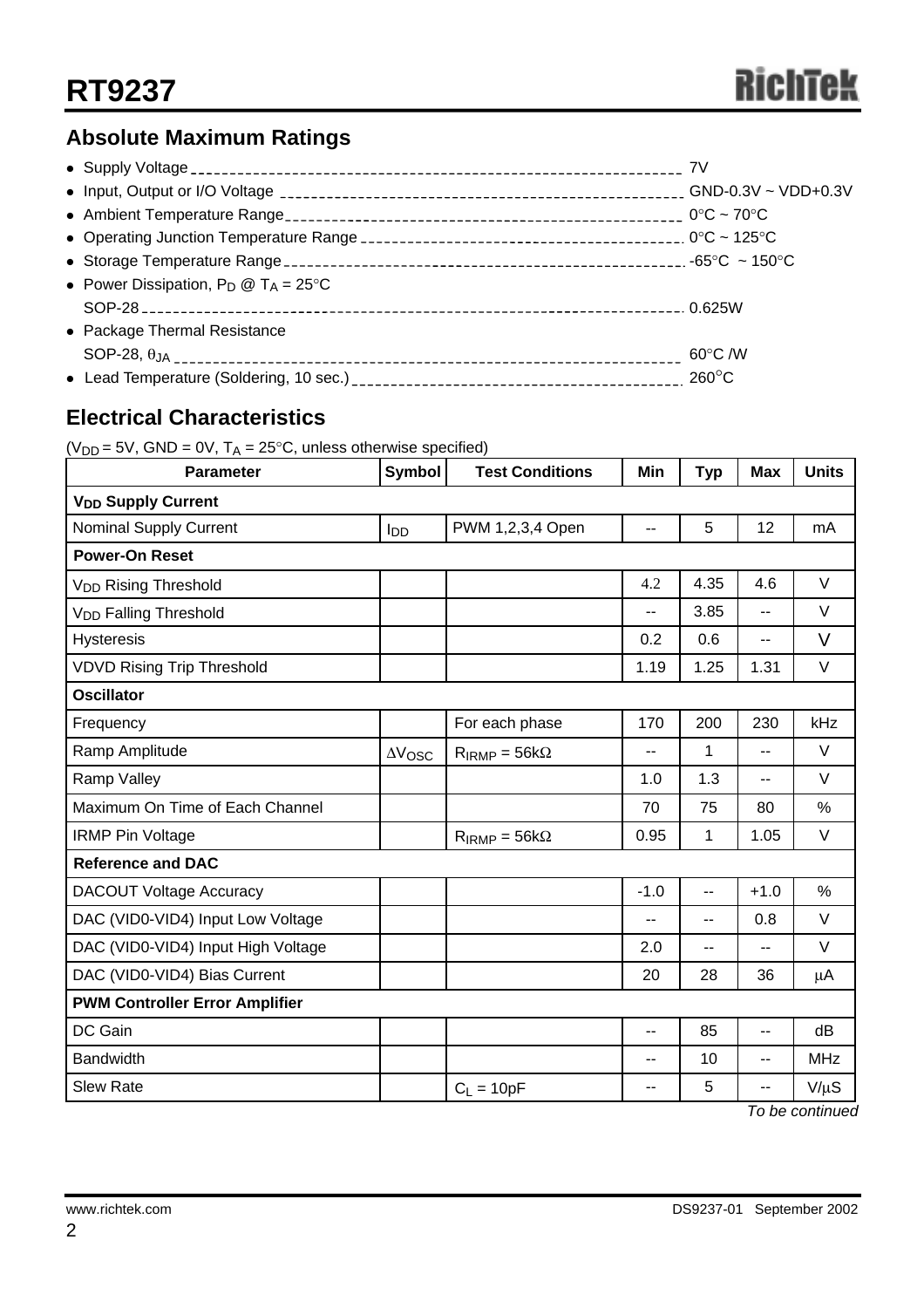## ichtek

| <b>Parameter</b>                      | Symbol<br><b>Test Conditions</b> |                    | Min  | <b>Typ</b> | Max  | <b>Units</b> |  |  |
|---------------------------------------|----------------------------------|--------------------|------|------------|------|--------------|--|--|
| <b>Current Sense GM Amplifier</b>     |                                  |                    |      |            |      |              |  |  |
| ISP 1,2,3,4 Full Scale Source Current |                                  |                    | 10   | 18         | 26   | μA           |  |  |
| ISP 1,2,3,4 Current for OCP           |                                  |                    | 80   | 95         | 110  | μA           |  |  |
| <b>Protection</b>                     |                                  |                    |      |            |      |              |  |  |
| <b>IMAX Voltage</b>                   |                                  | $RIMAX = 15k$      | 0.55 | 0.6        | 0.65 | V            |  |  |
| <b>SS Current</b>                     |                                  | $V_{SS} = 1V$      | 8    | 13         | 18   | μA           |  |  |
| Over-Voltage Trip (VSEN/DACOUT)       |                                  |                    | 118  | 122        | 126  | %            |  |  |
| <b>Power Good</b>                     |                                  |                    |      |            |      |              |  |  |
| Upper Threshold (VSEN/DACOUT)         |                                  | <b>VSEN Rising</b> | 106  | 110        | 114  | %            |  |  |
| Lower Threshold (VSEN/DACOUT)         |                                  | <b>VSEN Rising</b> | 86   | 92         | 94   | %            |  |  |

## **Function Block Diagram**

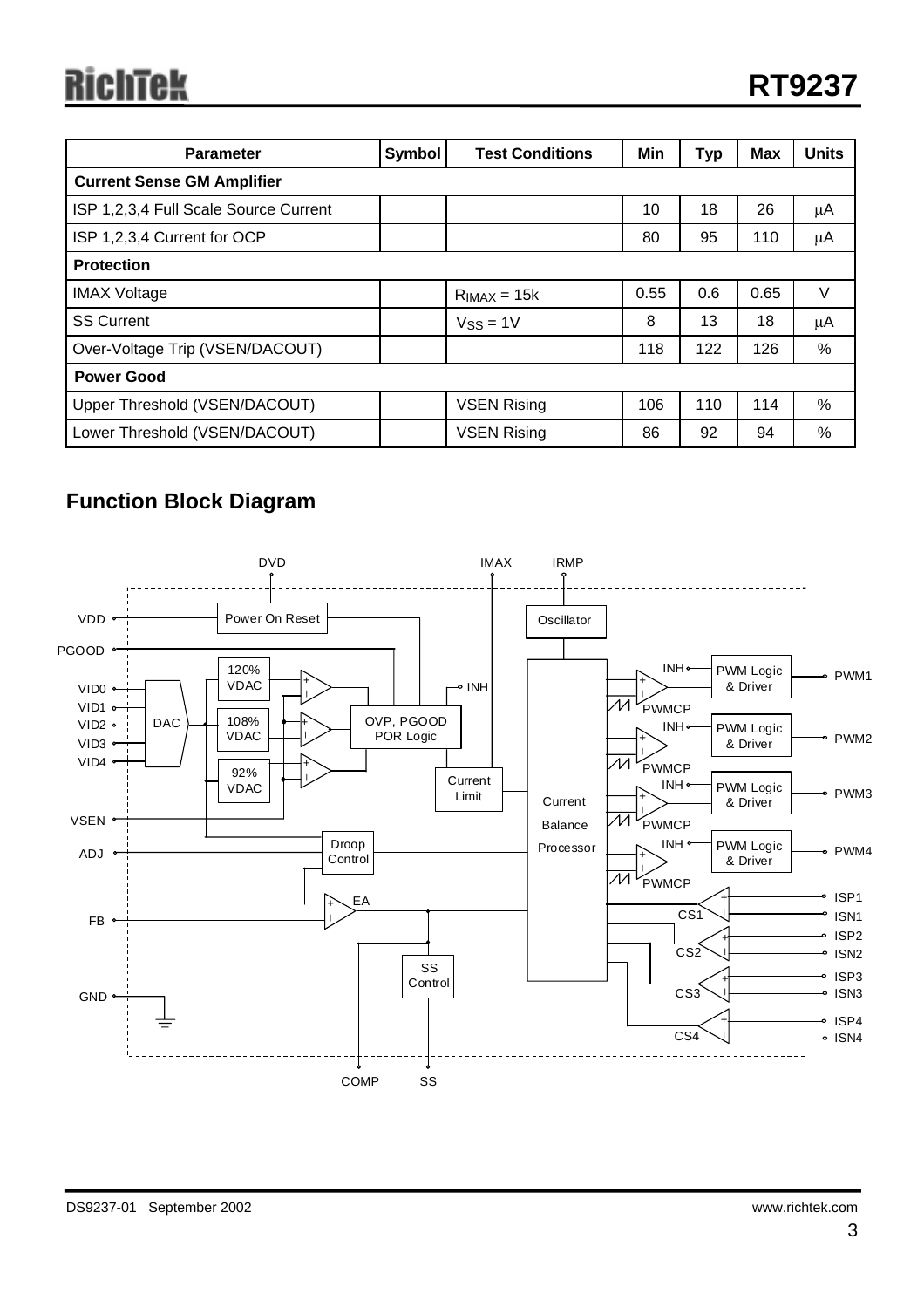$\overline{\mathbf{1}}$ 

|              | <b>Pin Name</b>  |                  |              |                     |                                      |  |  |
|--------------|------------------|------------------|--------------|---------------------|--------------------------------------|--|--|
| VID4         | VID <sub>3</sub> | VID <sub>2</sub> | VID1         | VID <sub>0</sub>    | <b>Nominal Output Voltage DACOUT</b> |  |  |
| $\mathbf{1}$ | $\mathbf 1$      | $\mathbf{1}$     | $\mathbf{1}$ | $\mathbf{1}$        | Off                                  |  |  |
| $\mathbf 1$  | $\mathbf{1}$     | $\mathbf{1}$     | $\mathbf{1}$ | $\pmb{0}$           | 1.100V                               |  |  |
| $\mathbf{1}$ | $\mathbf{1}$     | $\mathbf{1}$     | $\mathbf 0$  | $\mathbf{1}$        | 1.125V                               |  |  |
| $\mathbf 1$  | $\mathbf 1$      | $\mathbf{1}$     | $\mathbf 0$  | $\pmb{0}$           | 1.150V                               |  |  |
| $\mathbf{1}$ | $\mathbf{1}$     | $\mathbf 0$      | $\mathbf{1}$ | $\mathbf{1}$        | 1.175V                               |  |  |
| $\mathbf 1$  | $\mathbf 1$      | $\mathbf 0$      | $\mathbf{1}$ | $\pmb{0}$           | 1.200V                               |  |  |
| $\mathbf{1}$ | $\mathbf{1}$     | $\mathbf 0$      | $\mathbf 0$  | $\mathbf{1}$        | 1.225V                               |  |  |
| $\mathbf 1$  | $\mathbf{1}$     | $\mathbf 0$      | $\mathsf 0$  | $\pmb{0}$           | 1.250V                               |  |  |
| $\mathbf{1}$ | $\mathbf 0$      | $\mathbf{1}$     | $\mathbf{1}$ | $\mathbf{1}$        | 1.275V                               |  |  |
| $\mathbf 1$  | $\mathbf 0$      | $\mathbf 1$      | $\mathbf{1}$ | $\mathbf 0$         | 1.300V                               |  |  |
| $\mathbf{1}$ | $\mathbf 0$      | $\mathbf{1}$     | $\mathbf 0$  | $\mathbf{1}$        | 1.325V                               |  |  |
| $\mathbf{1}$ | $\mathbf 0$      | $\mathbf{1}$     | $\mathsf 0$  | $\mathbf 0$         | 1.350V                               |  |  |
| $\mathbf{1}$ | $\mathbf 0$      | $\mathbf 0$      | $\mathbf{1}$ | $\mathbf{1}$        | 1.375V                               |  |  |
| $\mathbf{1}$ | $\mathbf 0$      | $\pmb{0}$        | $\mathbf{1}$ | $\pmb{0}$           | 1.400V                               |  |  |
| $\mathbf{1}$ | $\mathbf 0$      | $\mathbf 0$      | $\mathbf 0$  | $\mathbf{1}$        | 1.425V                               |  |  |
| $\mathbf{1}$ | $\mathbf 0$      | $\mathbf 0$      | $\pmb{0}$    | $\mathbf 0$         | 1.450V                               |  |  |
| $\pmb{0}$    | $\mathbf 1$      | $\mathbf{1}$     | $\mathbf{1}$ | $\mathbf{1}$        | 1.475V                               |  |  |
| $\mathbf 0$  | $\mathbf 1$      | $\mathbf{1}$     | $\mathbf{1}$ | $\pmb{0}$           | 1.500V                               |  |  |
| $\pmb{0}$    | $\mathbf{1}$     | $\mathbf{1}$     | $\mathbf 0$  | $\mathbf{1}$        | 1.525V                               |  |  |
| $\mathbf 0$  | $\mathbf 1$      | $\mathbf{1}$     | $\mathbf 0$  | $\pmb{0}$           | 1.550V                               |  |  |
| $\pmb{0}$    | $\mathbf{1}$     | $\mathbf 0$      | $\mathbf{1}$ | $\mathbf{1}$        | 1.575V                               |  |  |
| $\mathbf 0$  | $\mathbf 1$      | $\pmb{0}$        | $\mathbf{1}$ | $\pmb{0}$           | 1.600V                               |  |  |
| $\pmb{0}$    | $\mathbf 1$      | $\pmb{0}$        | $\mathbf 0$  | $\mathbf{1}$        | 1.625V                               |  |  |
| $\pmb{0}$    | 1                | 0                | $\pmb{0}$    | $\pmb{0}$           | 1.650V                               |  |  |
| $\pmb{0}$    | $\pmb{0}$        | $\mathbf{1}$     | $\mathbf{1}$ | $\mathbf{1}$        | 1.675V                               |  |  |
| $\pmb{0}$    | $\pmb{0}$        | $\mathbf{1}$     | $\mathbf{1}$ | $\pmb{0}$           | 1.700V                               |  |  |
| $\pmb{0}$    | $\pmb{0}$        | $\mathbf{1}$     | $\mathsf 0$  | $\mathbf{1}$        | 1.725V                               |  |  |
| $\pmb{0}$    | $\pmb{0}$        | $\mathbf{1}$     | $\mathsf 0$  | $\mathsf{O}\xspace$ | 1.750V                               |  |  |
| $\pmb{0}$    | $\pmb{0}$        | $\mathbf 0$      | $\mathbf{1}$ | $\mathbf{1}$        | 1.775V                               |  |  |
| $\pmb{0}$    | $\pmb{0}$        | $\mathsf 0$      | $\mathbf{1}$ | $\pmb{0}$           | 1.800V                               |  |  |
| $\pmb{0}$    | $\pmb{0}$        | $\mathsf 0$      | $\mathsf 0$  | $\mathbf{1}$        | 1.825V                               |  |  |
| $\pmb{0}$    | $\pmb{0}$        | 0                | $\pmb{0}$    | $\pmb{0}$           | 1.850V                               |  |  |

**Table 1 Output Voltage Program**

 $\overline{\mathsf{T}}$ 

Note: (1) 0:Connected to GND (2) 1:Open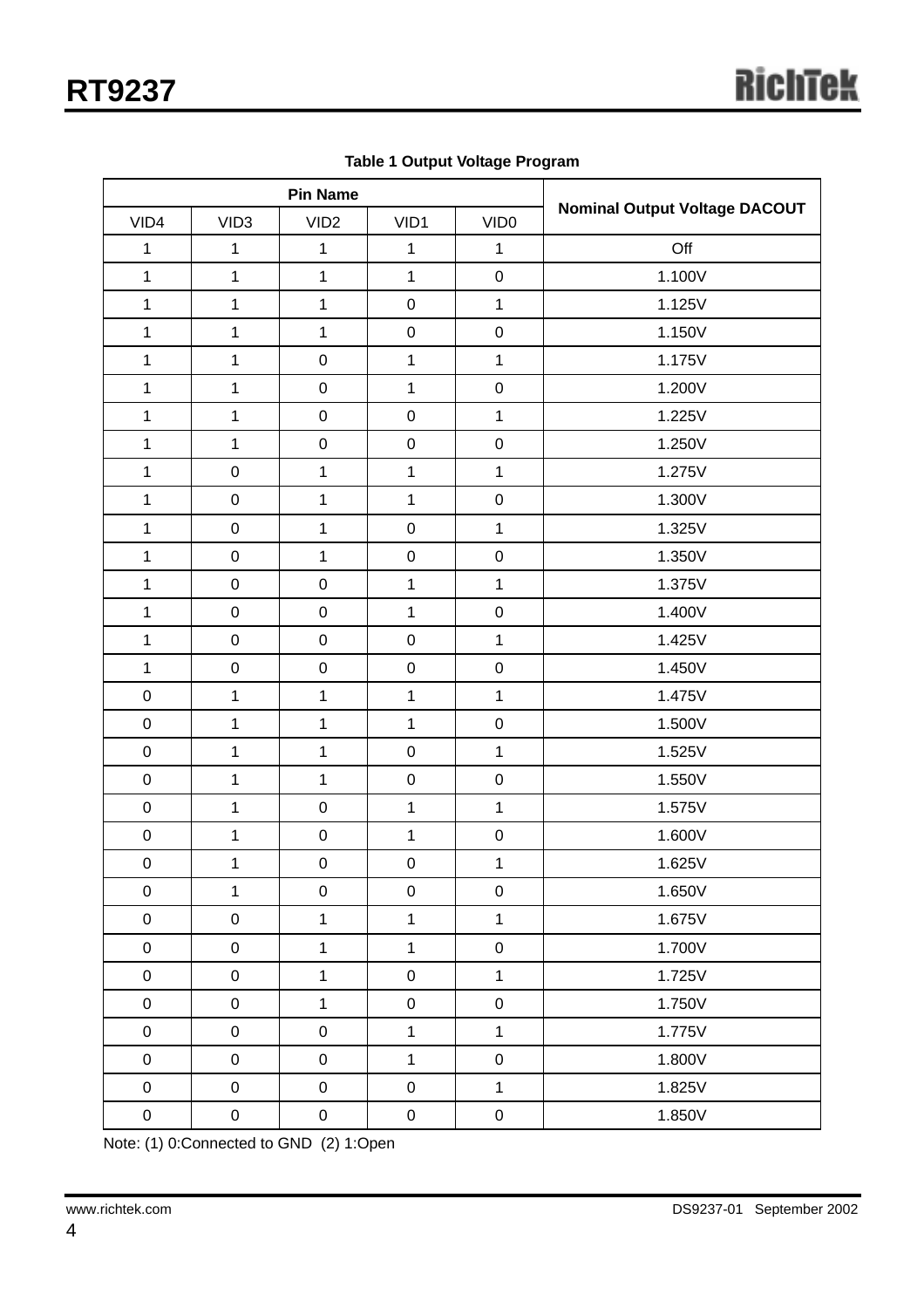# Richtek

**Typical Application Circuit**

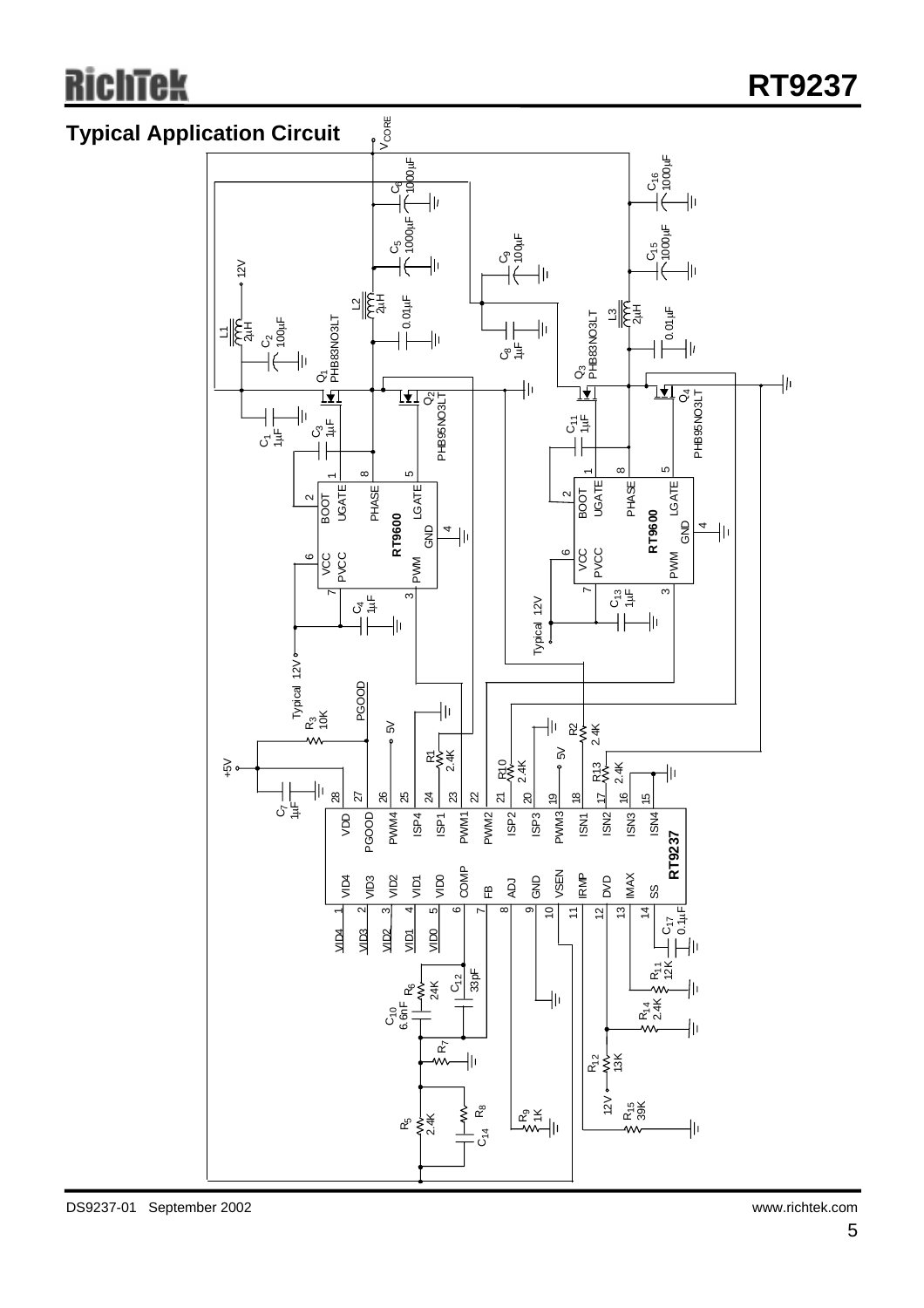## **Functional Pin Description**

#### **VID4, VID3, VID2, VID1 and VID0 (Pin1,2,3,4,5)**

DAC voltage identification inputs for VRM9.0. These pins are TTL-compatible and internally pulled to VDD if left open.

#### **COMP (Pin 6)**

Output of the error amplifier and input of the PWM comparator.

#### **FB (Pin 7)**

Inverting input of the internal error amplifier.

#### **ADJ (Pin 8)**

Current sense output for active droop adjust. Connect a resistor from this pin to GND to set the amount of load droop.

#### **GND (Pin 9)**

Ground for the IC.

#### **VSEN (Pin 10)**

Power good and over voltage monitor input. Connect to the microprocessor-CORE voltage.

#### **IRMP (Pin 11)**

PWM ramp amplitude set by external resistor. Ramp amplitude =  $1V \times (R$  [IRMP] / 56KΩ)

#### **DVD (Pin 12)**

Programmable power UVLO detection input. Trip threshold =  $1.25V$  at  $V(DVD)$  rising

#### **IMAX (Pin 13)**

Over current protection amplitude set.

#### **SS (Pin 14)**

Connect this SS pin to GND with a capacitor to set the start time interval. Pull this pin below 1V(ramp valley of saw-tooth wave in pulse width modulator) to shutdown the converter output.

#### **ISEN1 (Pin 18), ISEN2 (Pin 17), ISEN3 (Pin 16) and ISEN4 (Pin 15)**

Current sense inputs from the individual converter channel's sense component GND nodes.

#### **ISP1 (Pin 24), ISEN2 (Pin 21), ISEN3 (Pin 20) and ISEN4 (Pin 25)**

Current sense inputs for individual converter channels. Tie this pin to the component sense node.

#### **PWM1 (Pin 23), PWM2 (Pin 22), PWM3 (Pin 19) and PWM4 (Pin 26)**

PWM outputs for each driven channel. Connect these pins to the PWM input of the MOSFET driver. For systems which use 3 channels, connect PWM4 high. Two channel systems connect PWM3 and PWM4 high.

#### **PGOOD (Pin 27)**

Power good open-drain output.

#### **VDD (Pin 28)**

IC power supply. Connect this pin to a 5V supply.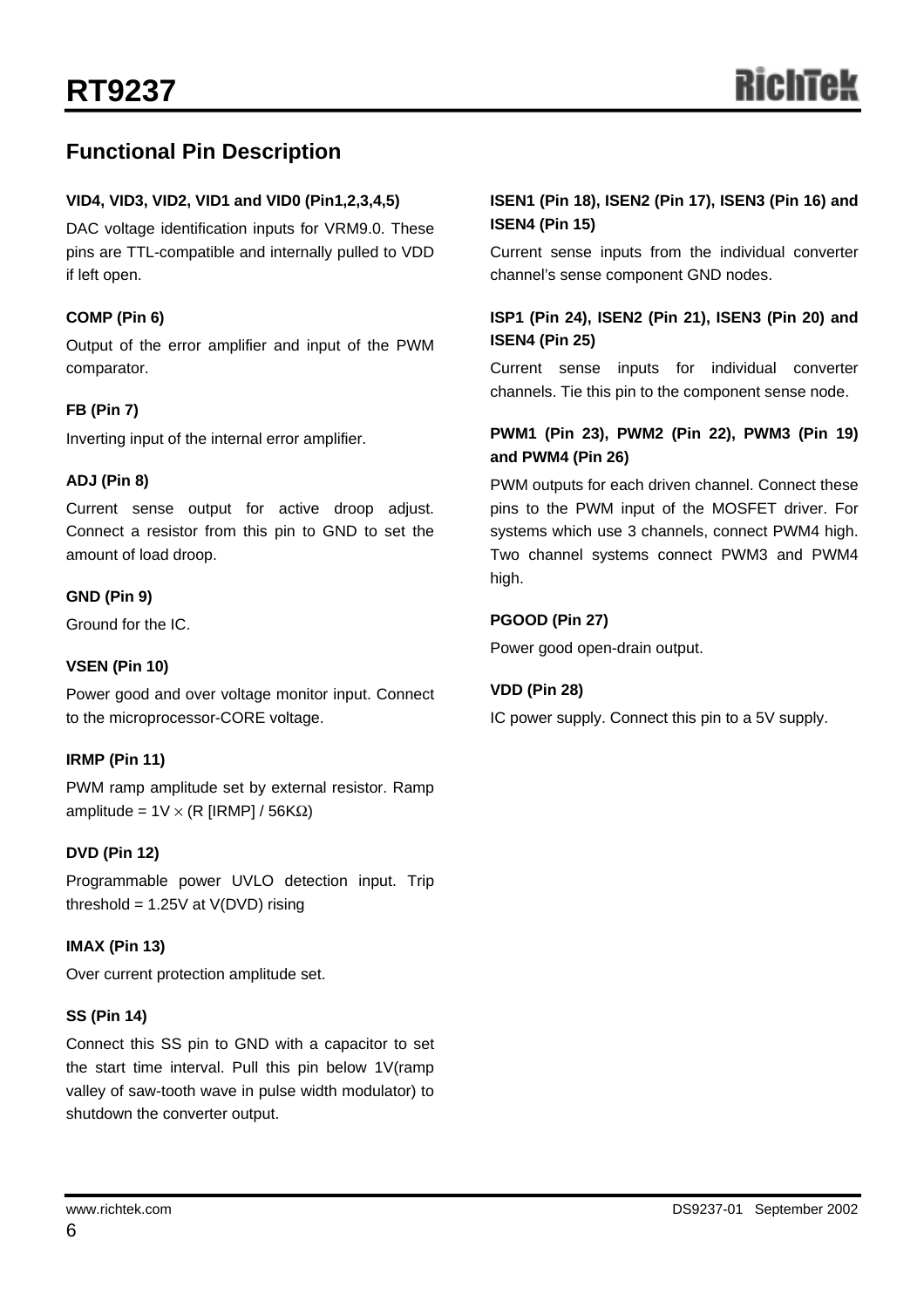## **Simplified Block Diagram Control Loops for a Two Phase Converter**

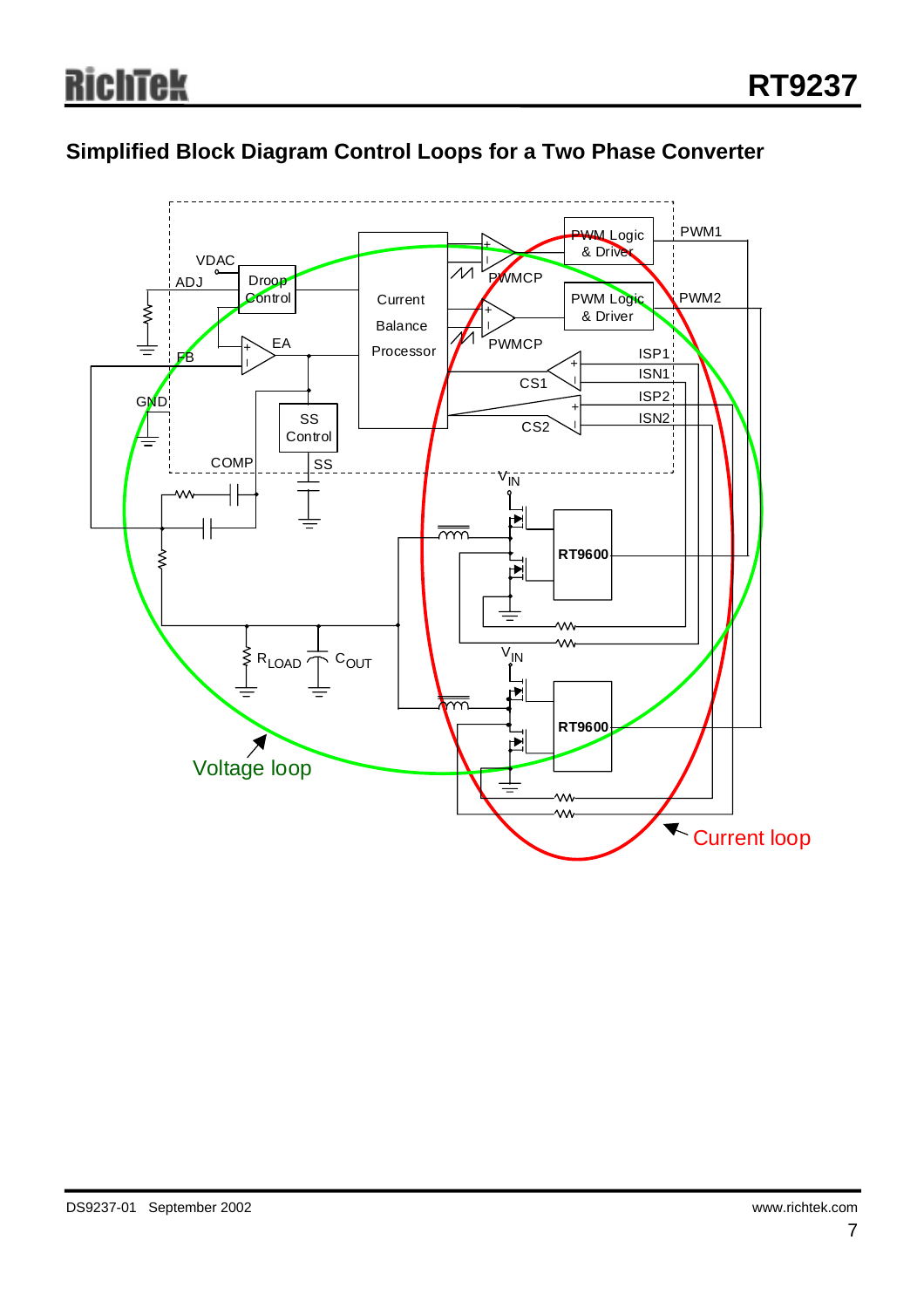## **Operation**

RT9237 is a multi-phase DC/DC controller that precisely regulates CPU core voltage and balances the current of different power channels. The converter consists of RT9237 and its companion MOSFET driver provide high quality CPU power and all protection function to meet the requirement of modern VRM.

#### **Voltage control**

The reference of  $V_{\text{CORE}}$  is provided by a 5-bit DAC of VRM9.0 specification. Control loop consists of error amplifier, multi-phase pulse width modulator, driver and power components. Like conventional voltage mode PWM controller, the output voltage is locked at the VREF of error amplifier and the error signal is used as the control signal VC of pulse width modulator. The PWM signals of different channels are generated by comparison of EA output and spiltphase saw-tooth wave. Power stage transforms  $V_{IN}$ to output by PWM signal on-time ratio.

#### **Current balance**

RT9237 senses the current of low side MOSFET in each synchronous rectifier when it is conducting for channel current balance and droop tuning. The differential sensing GM amplifier converts the voltage on the sense component (can be a sense resistor or the  $R_{DS(ON)}$  of the low side MOSFET) to current signal into internal balance circuit. The current balance circuit sums and averages the current signals then produces the balancing signals injected to pulse width modulator. If the current of some power channel is greater than average, the balancing signal reduces the output pulse width to keep the balance.

#### **Load Droop**

The sensed power channel current signals regulate the reference of DAC to form a output voltage droop proportional to the load current. The droop or so call "active voltage positioning" can reduce the output voltage ripple at load transient and the LC filter size.

#### **Fault detection**

The chip detects  $V_{\text{CORE}}$  for over voltage and power good detection. The "hiccup mode" operation of over current protection is adopted to reduce the short circuit current. The in-rush current at the start up is suppressed by the soft start circuit through clamping the pulse width and output voltage.

## **Application Circuit setting**

#### **Phase setting and converter start up**

RT9237 interface with companion MOSFET driver (like RT9600 or HIP660X series) for correct converter initialization. The tri-phase PWM output (high, low, high impedance) pins sense the interface voltage at IC POR acts (both VDD and DVD trip). The channel is enabled if the pin voltage is 1.2V less than VDD. Please tie the PWM output to VDD and the current sense pins to GND or left float if the channel is unused. For 2-channel application, connect PWM3 and PWM4 high. 3-channel application connect PWM4 high.

#### **Current sensing setting**

RT9237 senses the current of low side MOSFET in each synchronous rectifier when it is conducting for channel current balance and droop tuning. The differential sensing GM amplifier converts the voltage on the sense component (can be a sense resistor or the  $R_{DS(ON)}$  of the low side MOSFET) to current signal into internal circuit (see Fig.1).

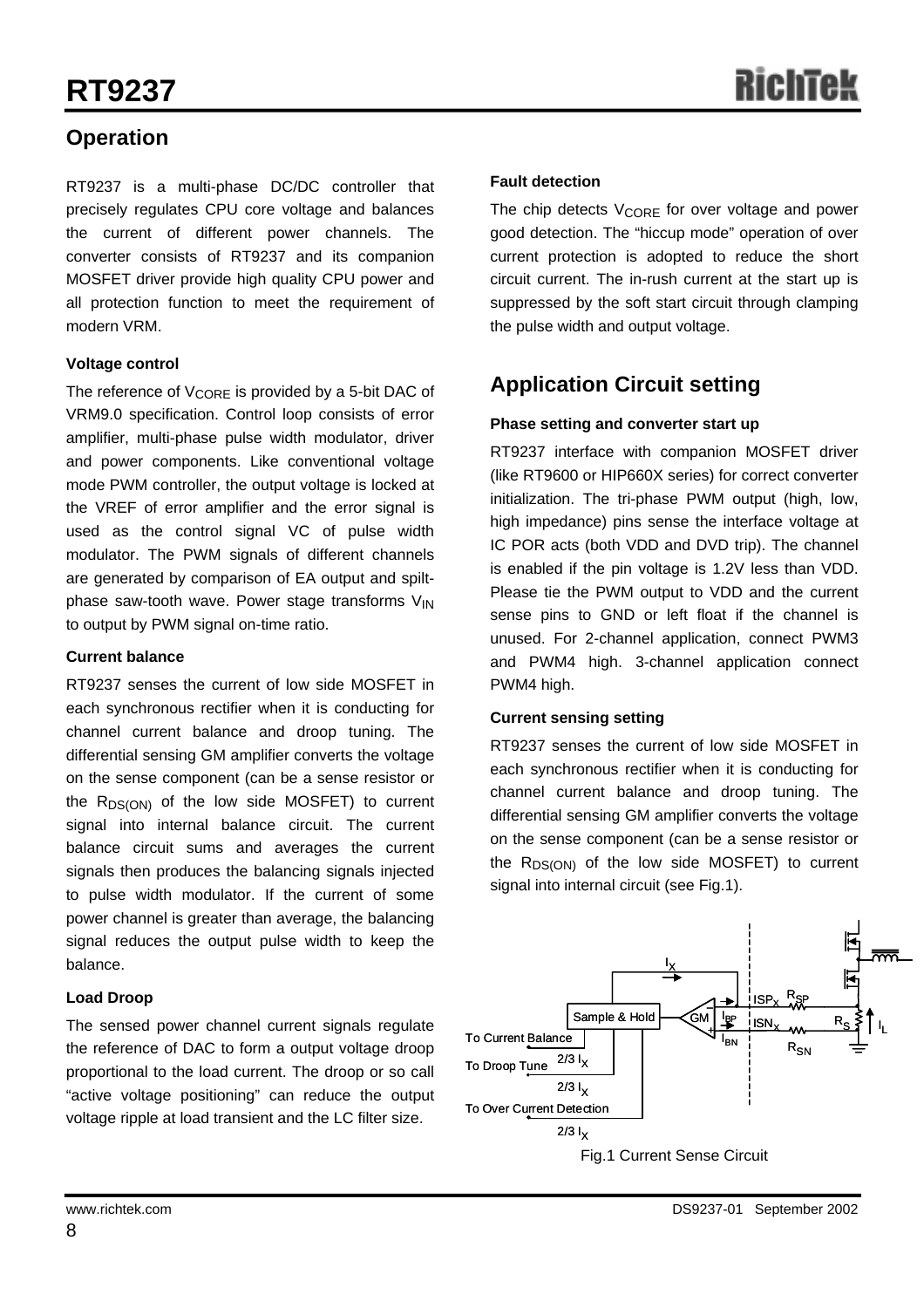The sensing circuit gets  $I_X = \frac{B \times B}{RSP}$  by local feedback.  $R_{SP}$  =  $R_{SN}$  to cancel the voltage drop caused by GM amplifier input bias current.  $I_X$  is sampled and held just before low side MOSFET turns off (See Fig.2). Therefore, <code>L $\times$ Rs</code> R  $\mathsf{IL} \times \mathsf{R}$ 

$$
lx(S/H) = \frac{IL(S/H) \times RS}{RSP} , \ \ IL(S/H) = IL(AVG) - \frac{Vo}{L} \times \frac{TOFF}{2} ,
$$

 $\mathsf{TOFF} = \left(\frac{\mathsf{V}\mathsf{IN} - \mathsf{VO}}{\mathsf{V}\mathsf{IN}}\right) \times 5\mu\mathsf{S}$ OFF  $=\left(\frac{V_{IN} - V_{O}}{V_{IN}}\right) \times 5\mu$ l TOFF =  $\left(\frac{V_{IN} - V_{O}}{V_{IN}}\right) \times 5\mu S$ , for operating frequency = 200kHz





PWM Signal & High Side MOSFET Gate Signal



Low Side MOSFET Gate Signal



#### **Droop Tuning**

The S/H current signals from power channels are injected to ADJ pin to create droop voltage.

$$
VADJ = RADJ \times \frac{2}{3} \sum Ix
$$

The DAC output voltage decreases by  $V_{ADJ}$  to form the VCORE load droop(see Fig.3).



Fig. 3 Droop Tune Circuit

#### **Protection and SS function**

For OVP, the RT9237 detects the V<sub>CORF</sub> by V<sub>SFN</sub> pin. Eliminate the parasitic delay and noise influence on the PCB path for fast and accurate detection. The trip point of OVP is 120% of normal output level. The PWM outputs are pulled low to turn on the low side MOSFET and turn off the high side MOSFET of the synchronous rectifier at OVP. The OVP latch can only be reset by VDD or DVD restart power on reset sequence. The PGOOD detection trip point of  $V_{\text{CORF}}$ is ±8% out of the normal level. The PGOOD open drain output pulls low when V<sub>OCRE</sub> exceeds the range.

Soft start circuit generates a ramp voltage by charging external capacitor with 10uA current after IC POR acts. The PWM pulse width and  $V_{\text{CORF}}$  are clamped by the rising ramp to reduce the in-rush current and protect the power devices.

Over current protection trip point is set by the resistor R<sub>IMAX</sub> connected to IMAX pin. OCP is triggered if one channel S/H current signal  $I_X > \frac{3}{2} \times \frac{0.6}{R_{\text{IMAX}}}$ . Controller forces PWM output latched at high impedance to turn off both high and low side MOSFET in the power stage and initial the hiccup mode protection. The SS pin voltage is pulled low with a 10µA current after it is less than 90% VDD. The converter restarts after SS pin voltage < 0.2V. Three times of OCP disable the converter and only release the latch by POR acts (see Fig.4). 0.6 2  $\frac{3}{2}$   $\times$ 

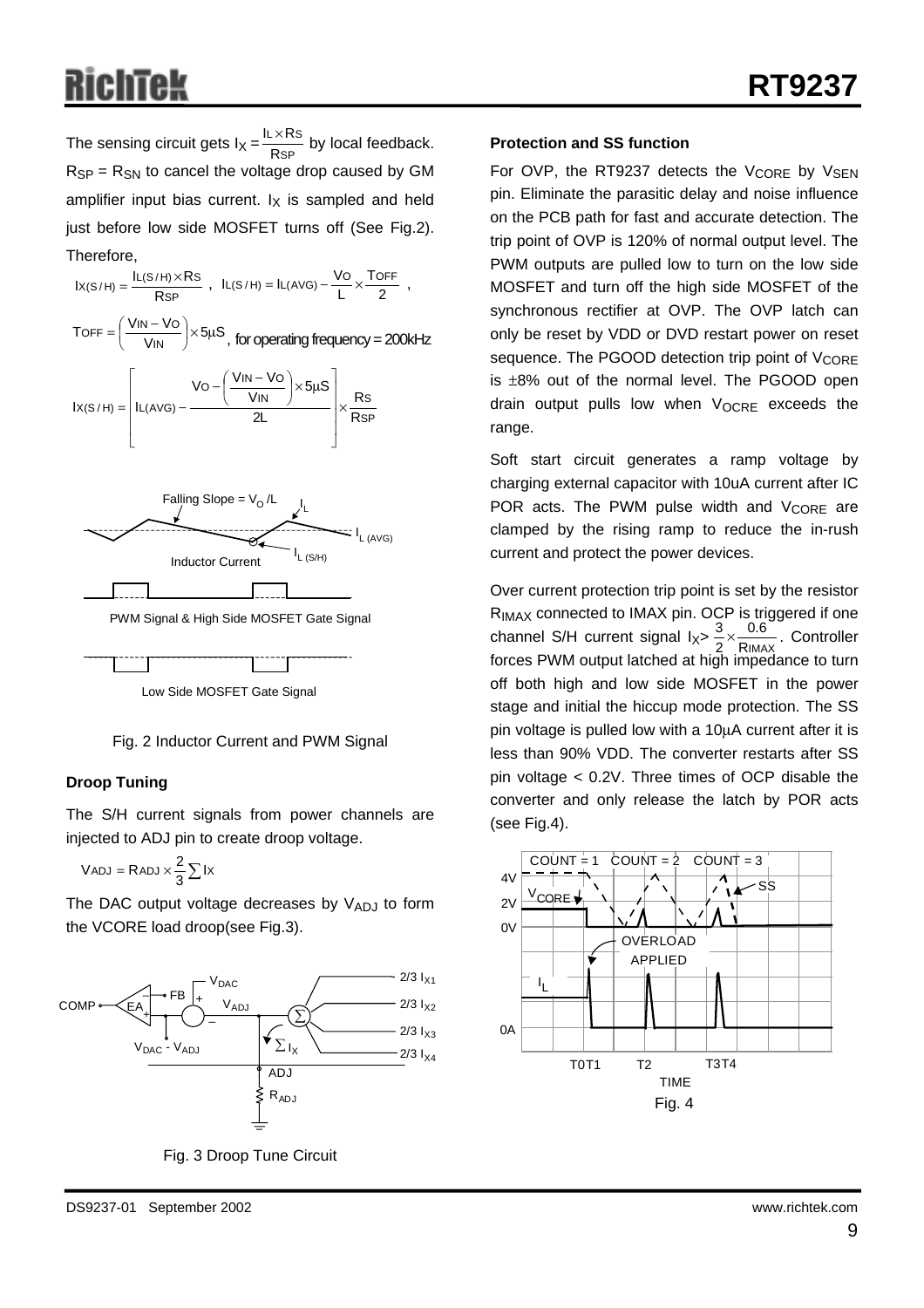## **3-Phase Converter and Components Function Grouping**



## **Design Procedure Suggestion**

#### **Voltage Loop setting**

- a. Output filter pole and zero (Inductor, output capacitor value & ESR)
- b. Error amplifier compensation & saw-tooth wave amplitude(compensation network & IRMP pin resistor)

#### **Current loop setting**

a. GM amplifier S/H current(current sense component Ron, ISPx & ISNx pin external resistor value, keep ISPx current < 50uA at full load condition)

b. Over current protection trip point(IMAX pin resistor, keep ISPx current<80uA at OCP condition)

#### **VRM load line setting**

- a. Droop amplitude (ADJ pin resistor)
- b. No load offset(additional resistor in compensation network)

#### **Power sequence & SS**

DVD pin external resistor and SS pin capacitor

#### **PCB layout**

- **a. Kelvin sense for current sense GM amplifier input**
- b. Refer to layout guide for other item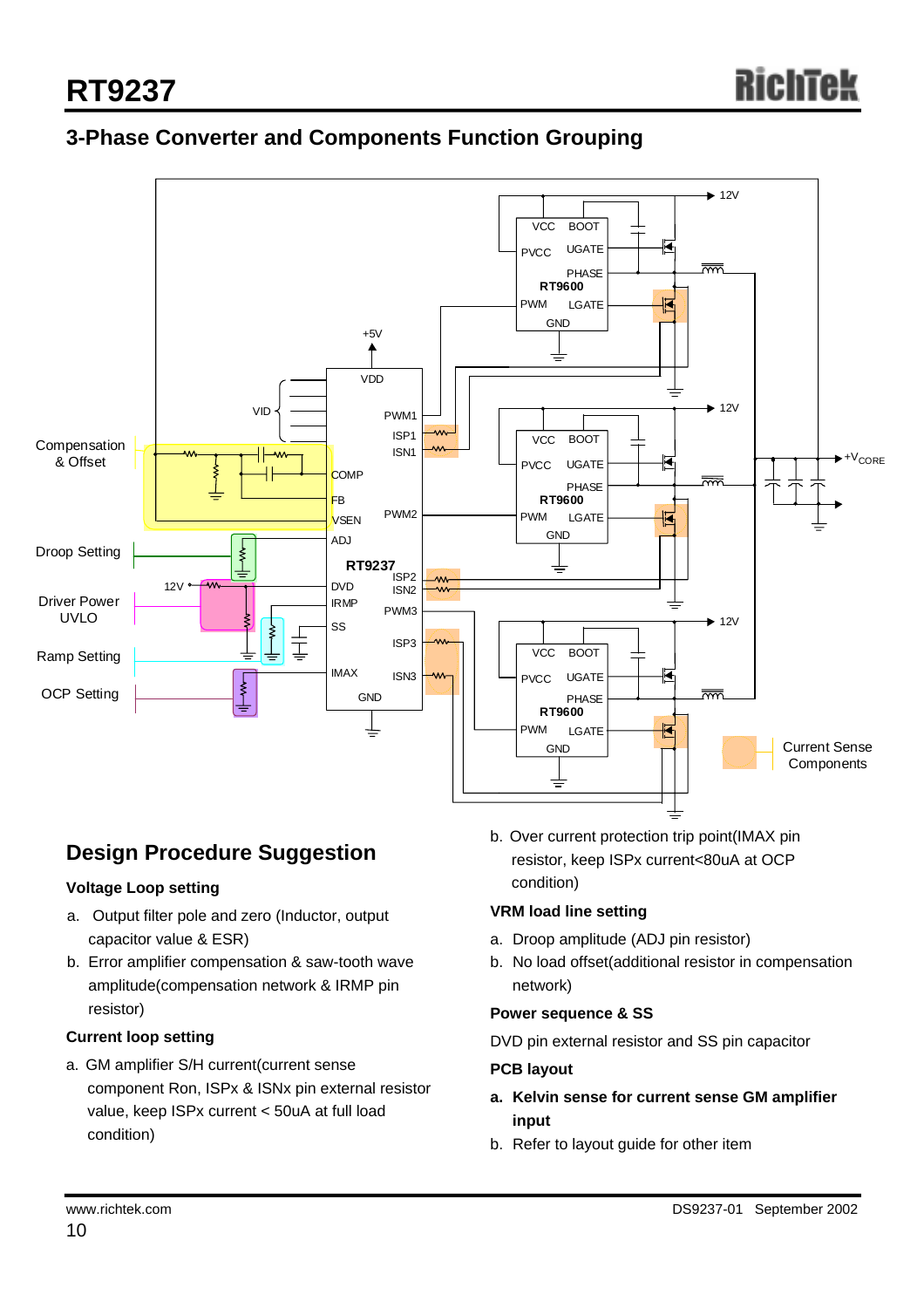## **Design Example**

Three phase converter  $V_{\text{CORE}} = 1.5V$ ,  $V_{\text{IN}} = 12V$ , full load current = 60Amp, droop voltage at full load = 120mV, OCP trip point for each power stage = 30Amp (at Sample/Hold), low side MOSFET R<sub>DS(ON)</sub> = 6mΩ at room temperature, L = 2μH, C<sub>OUT</sub> = 9000µF, capacitor ESR =  $2m \Omega$ .

- 1. Compensation setting
	- amplitude  $\text{VramP} = 1 \text{V} \times \frac{56 \text{k}\Omega}{\text{RIMP}}$ , choose R<sub>IRMP</sub> 1.2kHz 18.7dB, LC filter pole =  $\frac{1}{2\pi\sqrt{LC}}$  = 1.2kHz,  $\frac{1}{2}\pi$ CRESR = 8.8kHz ESR zero =  $\frac{1}{6}$ πCRESR = a. Modulator Gain, Pole and Zero Modulator Gain =  $\frac{1}{\sqrt{RAMP}}$  , saw-tooth wave  $= 39K$ ,  $V_{\text{RAMP}} = 1.4V$ , modulator Gain = 8.6 = IN V V
	- b. EA compensation network

Use type 2 compensation scheme (see Fig. 5),

$$
Fz = \frac{1}{2\pi R \cdot 2C_1}, \quad FP = \frac{1}{2\pi R \cdot 2(\frac{C_1 \times C_2}{C_1 + C_2})}
$$
  
mid-band gain =  $\frac{R_2}{R_1}$ . Choose  $R_1 = 2.4K\Omega$ ,  $R_2 = 24K\Omega$ ,  $C_1 = 6.6nF$ ,  $C_2 = 33pF$ , get  $F_Z = 1KHz$ ,

 $Fp = 200KHz$ , mid-band Gain=10=20dB,

modulator asymptotic Bode plot of EA

compensation and PWM loop Gain Bode

shown as Fig. 6.









2. Droop setting

Full load current of each power channel =  $60A/3 =$ 20Amp, the ripple current =  $\Delta I_L$  =

$$
5 \mu S \times \frac{1.5 V}{2 \mu H} \times \left(1 - \frac{1.5 V}{12 V}\right) = 3.28 A
$$

, load current at S/H =  $20A - \frac{1}{2}$  = 18.36A, GM Amp S/H  $\frac{1}{x}$   $\frac{1}{x}$   $\frac{1}{x}$   $\frac{1}{x}$   $\frac{1}{x}$   $\frac{1}{x}$  suggested  $\frac{1}{x}$ at full =  $40\mu$ A 50 $\mu$ A, choose R<sub>SP</sub> = R<sub>SN</sub> = 2.7K $\Omega$ ,  $I_{X(MAX)} = 40.8\mu$ A, required Droop = 120mV =  $20A - \frac{\Delta I L}{2} = 18.36A$  $\text{IX}(\text{MAX}) = \frac{\text{RDS}(\text{ON}) \times 18.36 \text{A}}{\text{RSP}}$ 

 $40.8\mu$ A×3×2/3×R<sub>ADJ</sub> R<sub>ADJ</sub> = 1.47K $\Omega$ .

Take the temperature rising for consideration, if MOSFET working temperature=70°C and the temperature coefficient =5000ppm/°C, the  $R_{DS(ON)}(70^{\circ}C) = 6m\Omega \times \{1+(70^{\circ}C\text{-}27^{\circ}C) \times$ 5000ppm/°C} = 7.3 mΩ,  $R_{ADJ}(70°C) = R_{ADJ}(27°C)$  $\times$  {R<sub>DS(ON)</sub>(27°C)/R<sub>DS(ON)</sub>(70°C)} = 1.21KΩ

3. Over Current Protection setting

OCP trip point current = 30A (at Sample/Hold)  
\n
$$
lx = \frac{RDS(ON) \times 30A}{RSP} = \frac{3}{2} \times \frac{0.6V}{RIMAX} \qquad RIMAX = 13.6K\Omega
$$

Take the temperature rising for consideration,  $R_{IMAX}(70^{\circ}C) = R_{IMAX}(27^{\circ}C) \times$  ${R_{DS(ON)}(27^{\circ}C)/R_{DS(ON)}(70^{\circ}C)} = 11.2K\Omega$ 

4. SS capacitor

 $C_{SS} = 0.1 \mu F$  is the suitable value for most application.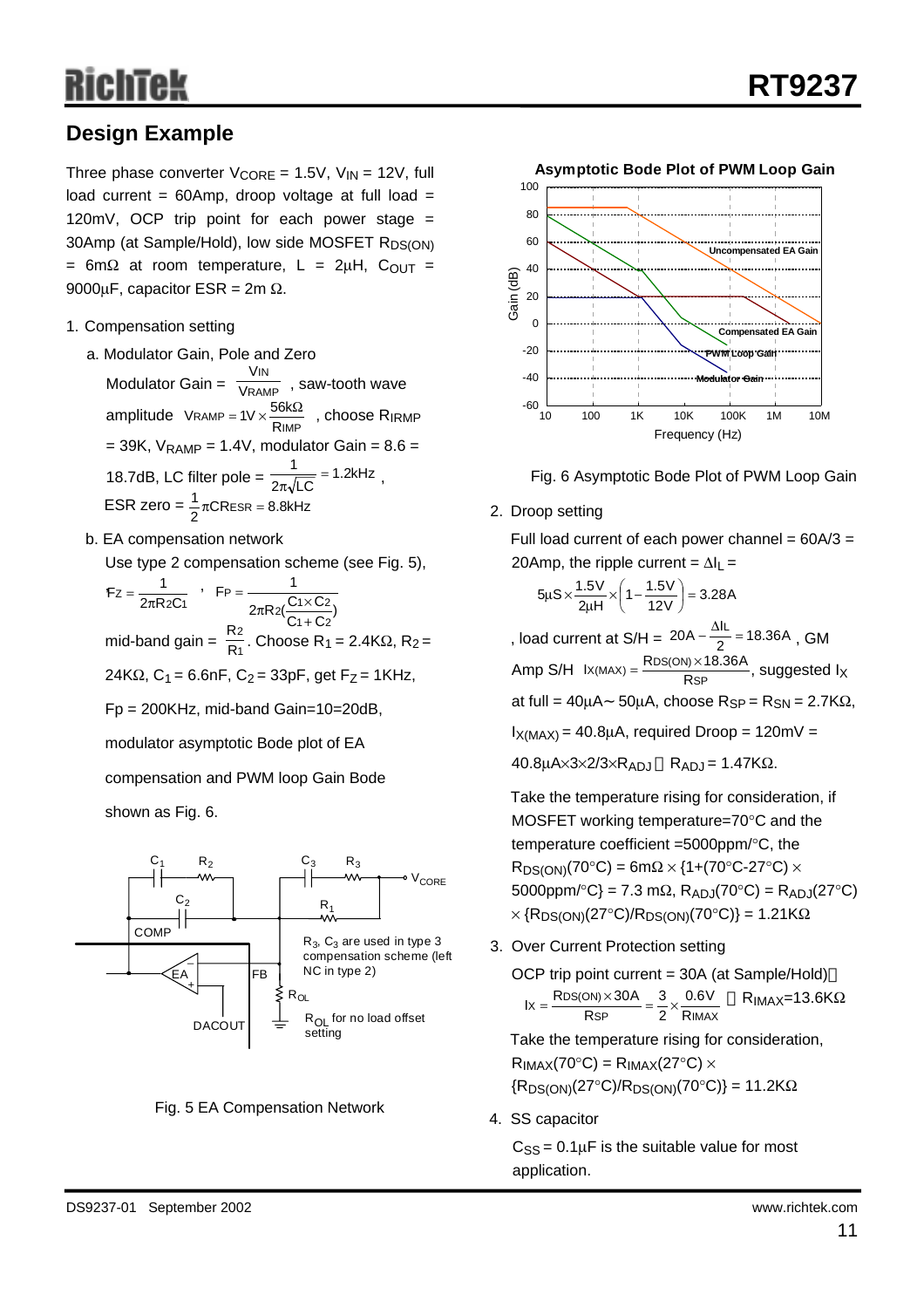## **Layout Guide**

#### **Layout Guide**

Place the high-power switching components first, and separate them from sensitive nodes.

**1. Most critical path: the current sense circuit is the most sensitive part of the converter. The current sense resistors tied to ISP1,2,3,4 and ISN1,2,3,4 should be located not more than 0.5 inch from the IC and away from the noise switching nodes. The PCB trace of sense nodes should be parallel and as short as possible. Kelvin connection of the sense component (additional sense resistor or MOSFET RDS(ON)** ensures the accurate stable **current sensing.**

## **No Kelvin sense, no guarantee for stable operation!**

- 2. Switching ripple current path:
	- a. Input capacitor to high side MOSFET
	- b. Low side MOSFET to output capacitor
	- c. The return path of input and output capacitor
	- d. Separate the power and signal GND
	- e. The switching nodes(the connection node of high/low side MOSFET and inductor) is the most noisy points. Keep them away from sensitive small-signal node.
	- f. Reduce parasitic R, L by minimum length, enough copper thickness and avoiding of via.
- 3. MOSFET driver should be close to MOSFET
- 4. The compensation, bypass and other function setting components should be near the IC and away from the noisy power path.



Fig.7 Power Stage Ripple Current Path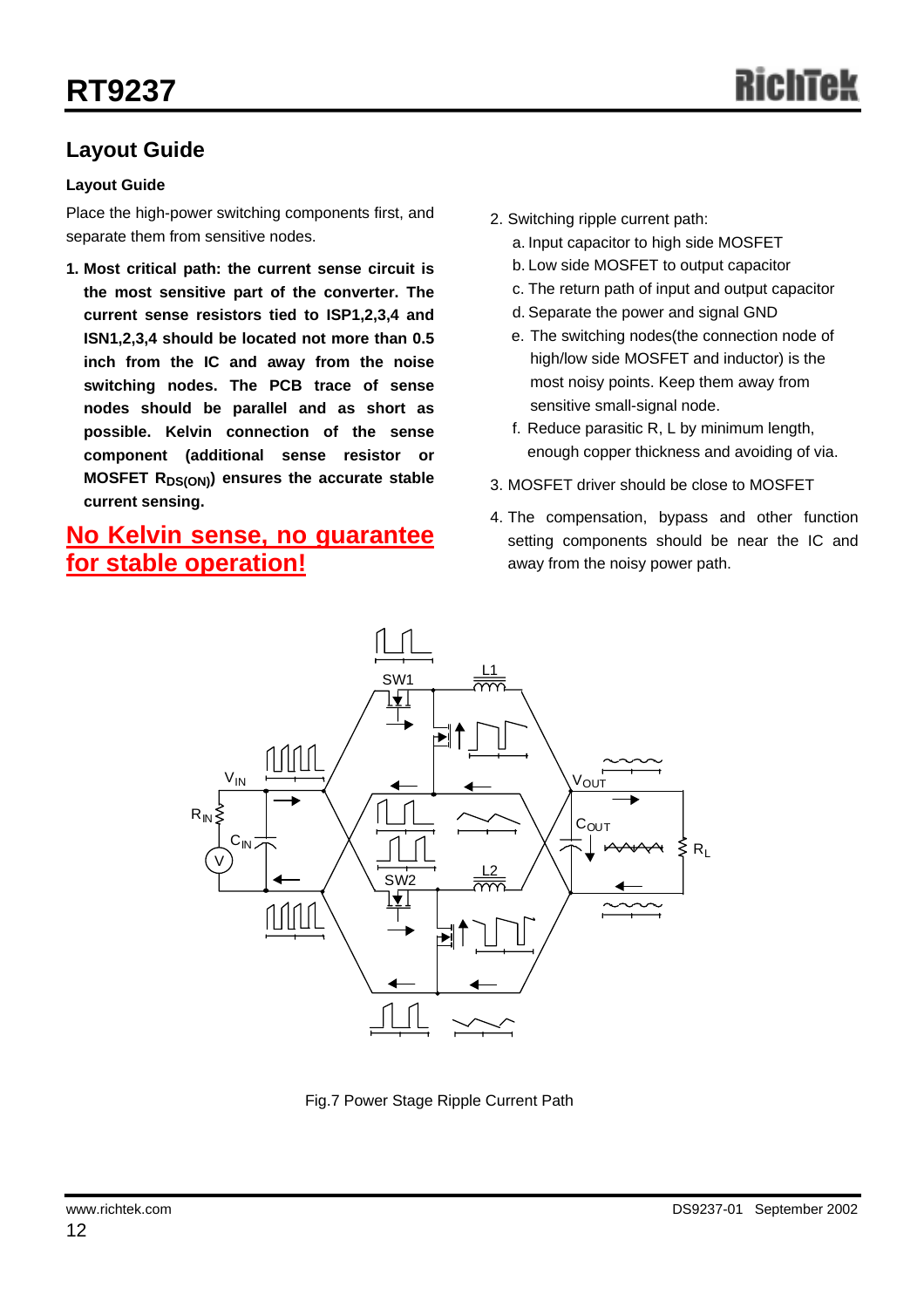

Fig.8 Layout Consideration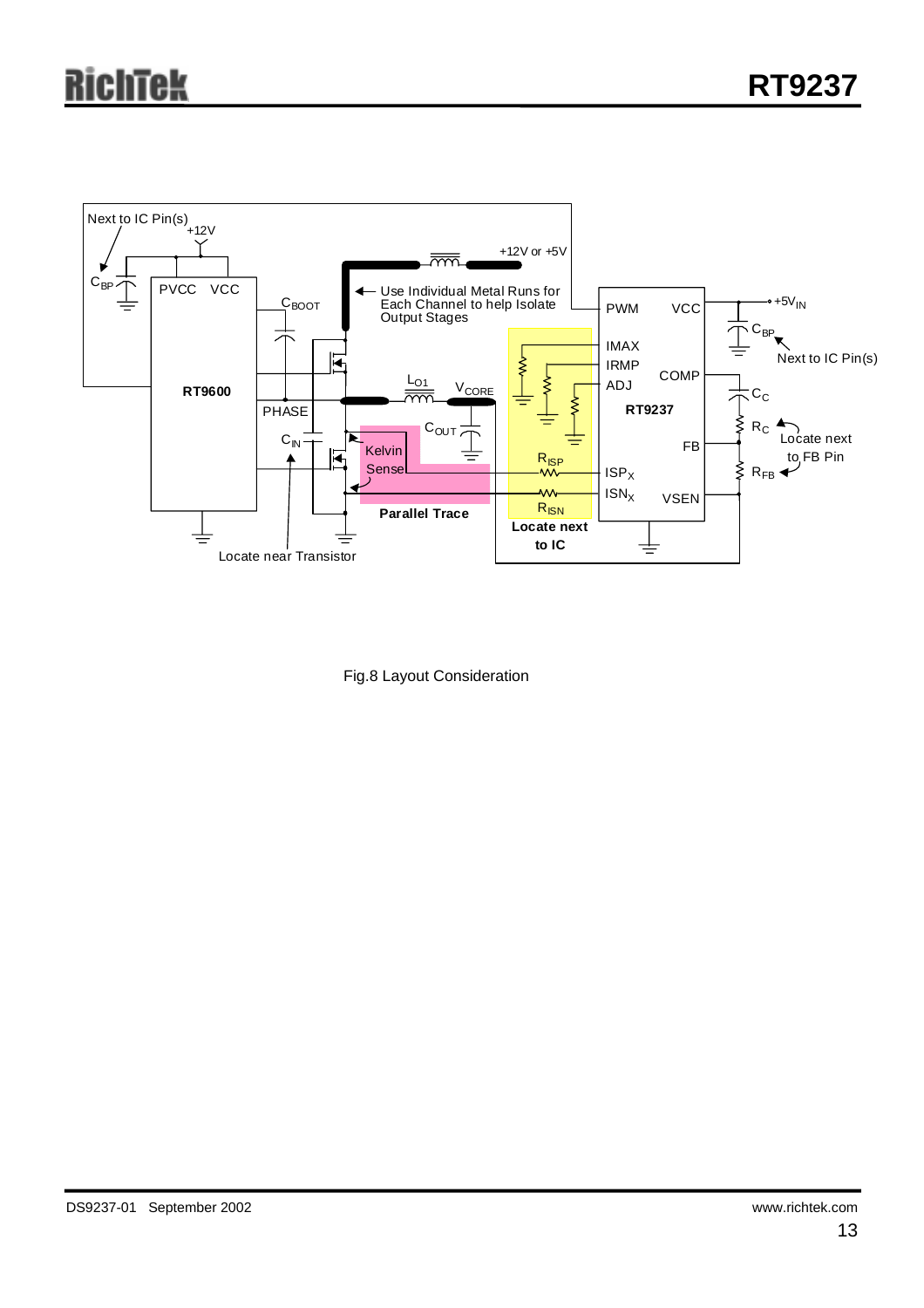## **Package Information**



|        |        | <b>Dimensions In Millimeters</b> | <b>Dimensions In Inches</b> |            |  |
|--------|--------|----------------------------------|-----------------------------|------------|--|
| Symbol | Min    | <b>Max</b>                       | Min                         | <b>Max</b> |  |
| A      | 17.704 | 18.110                           | 0.697                       | 0.713      |  |
| в      | 7.391  | 0.291<br>7.595                   |                             | 0.299      |  |
| C      | 2.362  | 2.642                            | 0.093                       | 0.104      |  |
| D      | 0.330  | 0.508                            | 0.013                       | 0.020      |  |
| F      | 1.194  | 1.346                            | 0.047                       | 0.053      |  |
| н      | 0.229  | 0.330                            | 0.009                       | 0.013      |  |
|        | 0.102  | 0.305                            | 0.004                       | 0.012      |  |
| J      | 10.008 | 10.643                           | 0.394                       | 0.419      |  |
| М      | 0.381  | 1.270                            | 0.015                       | 0.050      |  |

**28–Lead SOP Plastic Package**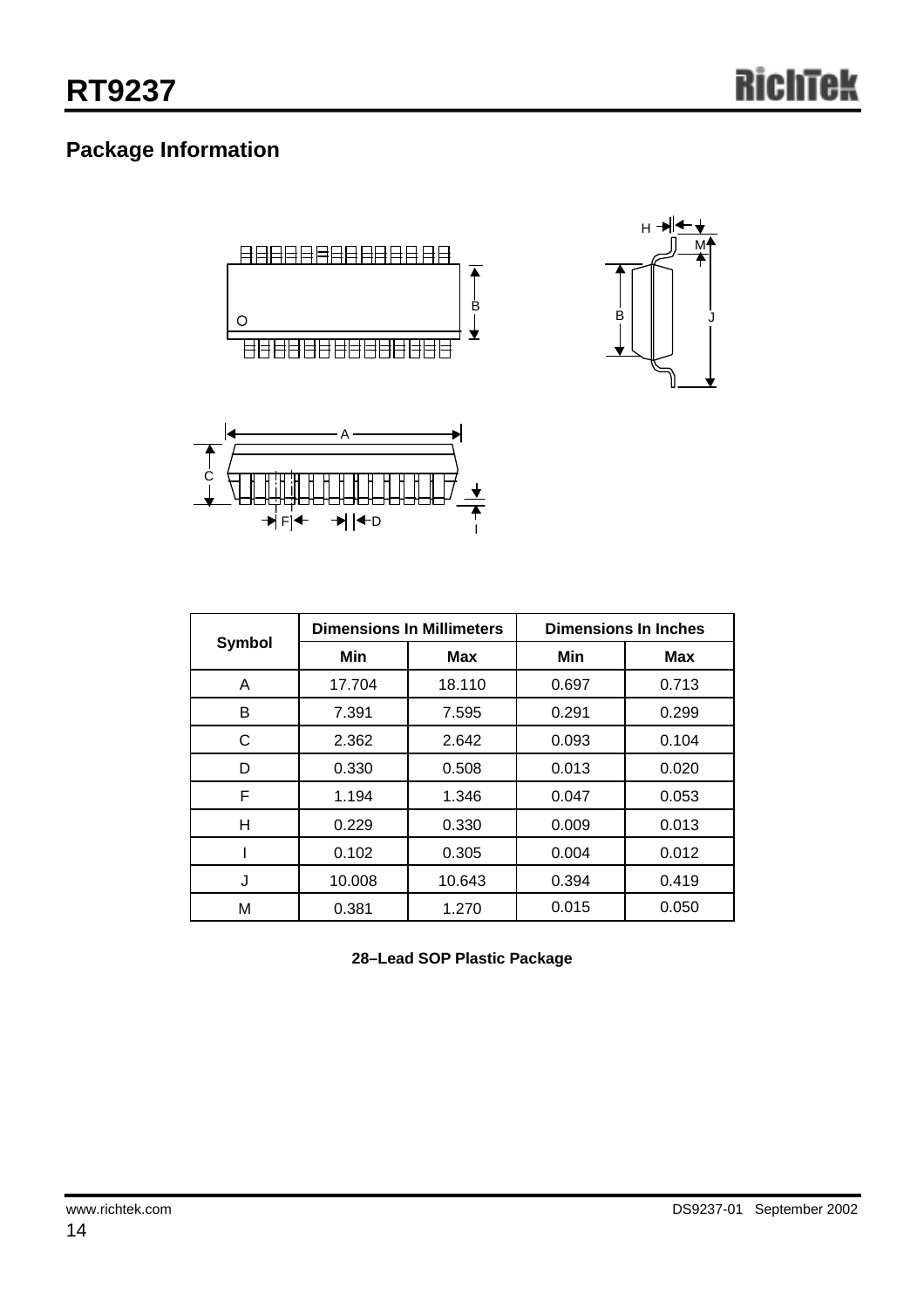## **RichTek**